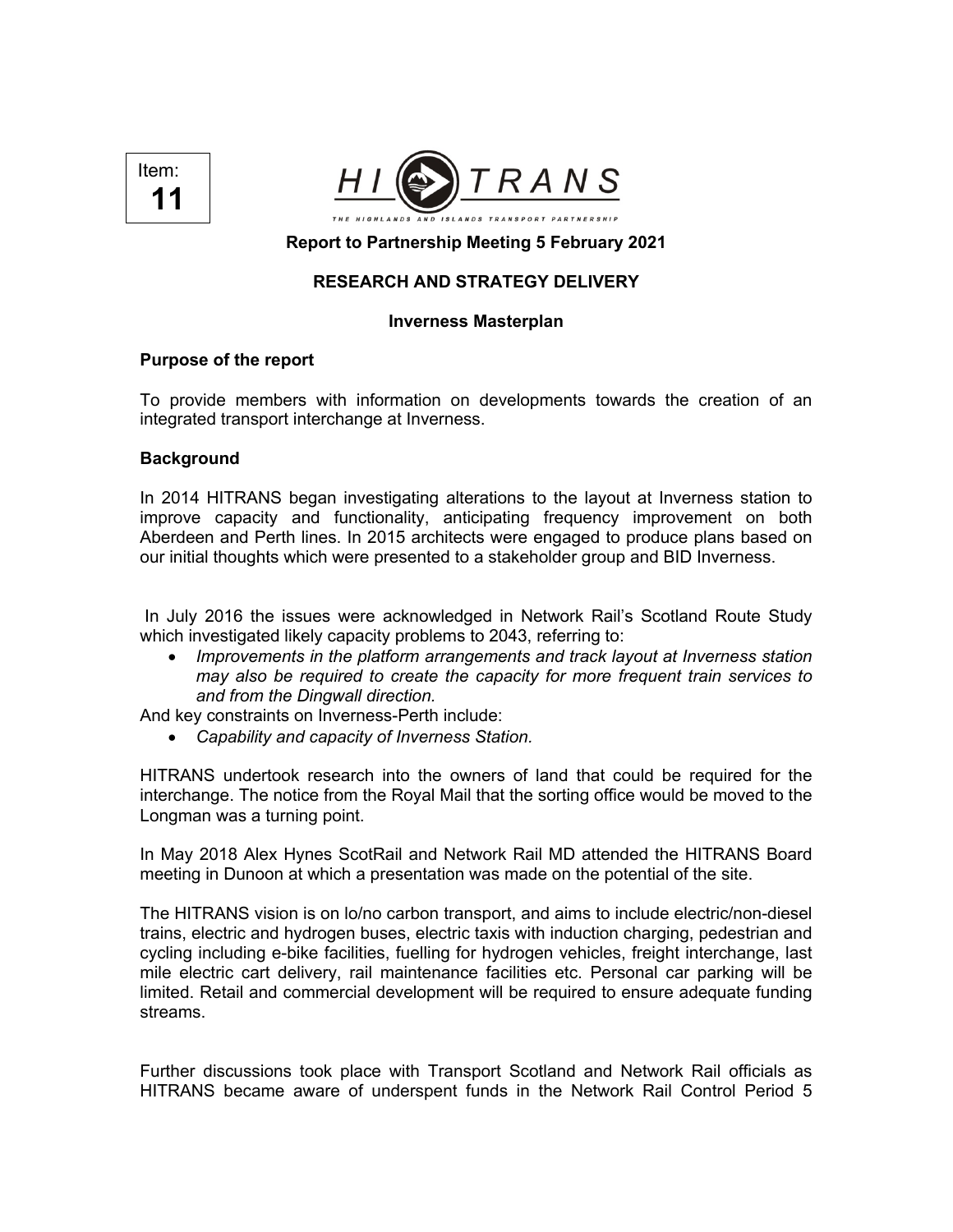(2014-19) settlement. While that avenue was exhausted, the land acquisition was funded by Transport Scotland through the CP6 funding to Network Rail.

### **Land acquisition**

In 2020 Network rail purchased the following properties: Royal Mail sorting office and Car Park TX Maxx/Sports Direct TK Maxx Car Park Highland Rail House (the north side of Station Square)

This investment by Transport Scotland will enable long held aspirations to improve facilities to be realised.

## **Masterplanning Steering Group**

In January 2021 the Steering Group for the Inverness masterplan met for the first time, comprising Network Rail, Abellio ScotRail, Transport Scotland, HITRANS and Highland Council to agree terms of reference and the vision.

The vision is to include:

•A transformational Masterplan for Inverness station that puts the needs of passengers and freight at its heart, looking at a 30-year time horizon

•Improved operational functionality

•Integrated transport offering

•Consideration of placemaking –opportunities to include the local community to encourage 'ownership'

•Identification economic, and commercial opportunities where appropriate.

Partner activity and aspirations are noted as:

HITRANS produced designs for the re-development of the station, with a focus on improving passenger access and egress, and improved integration with other transport modes including making the most of the proximity of the bus station.

The Highland Council plans to transform the city centre, enhancing its public realm and its reputation as a destination, a desirable place to live and as a regional centre for business, educational, retail and commercial activities.

Abellio ScotRail has a franchise commitment to carry out feasibility work to redevelop Inverness station. They worked with stakeholders to agree key priorities for the station and agreed a scope that would upgrade the station and improve connectivity with the centre of Inverness and other modes of transport.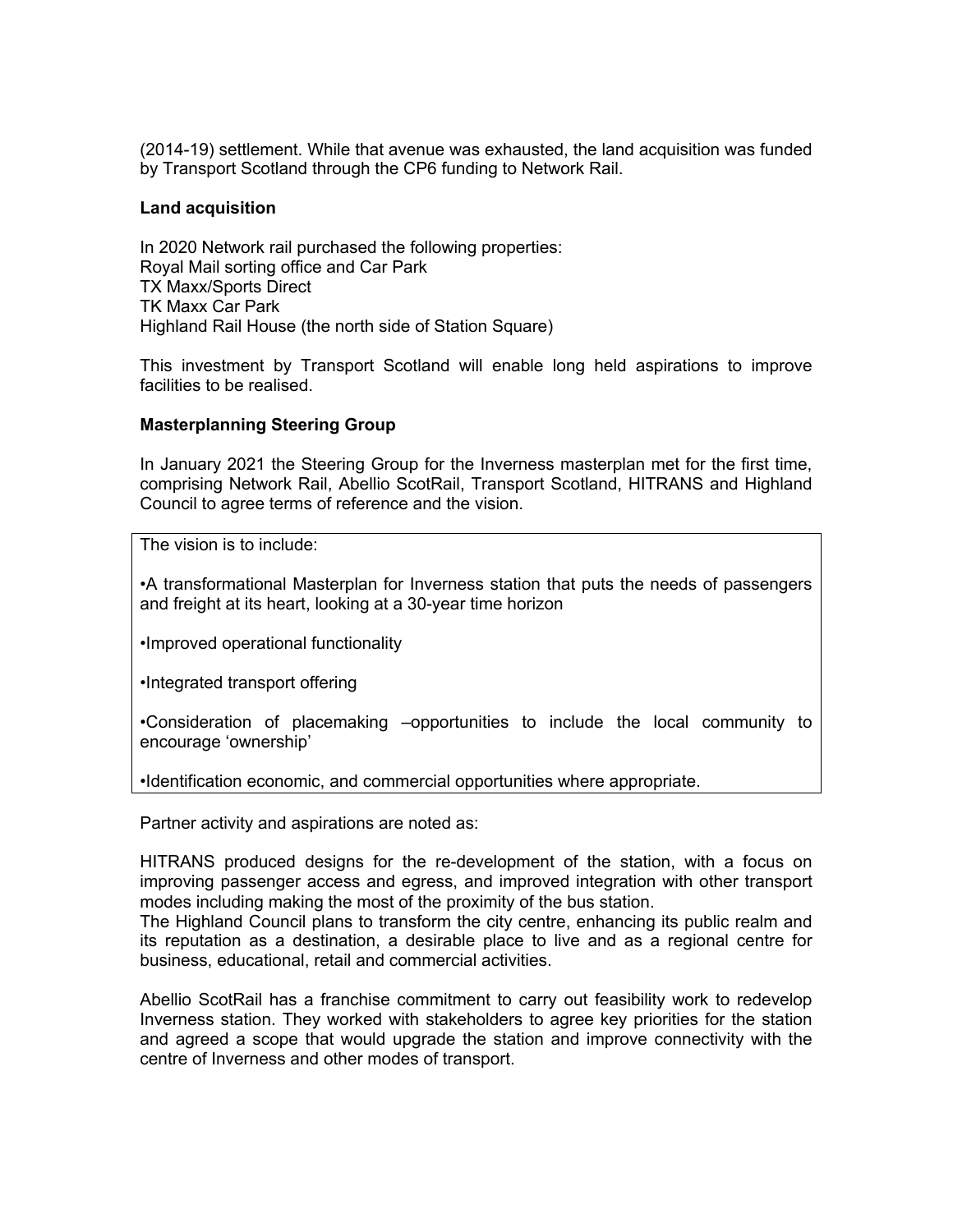# **Area of activity**

The rail lands outlined in red below form the study area plus Highland Council owned properties towards Rose Street and the bus station.



## **Engagement**

A Working Group, Reference Group and Stakeholder Group will report to the Steering Group, with involvement from railway, bus and other transport companies, business groups, tourism representatives etc.

### **Risk Register**

RTS Delivery

Impact – Integration, mode shift

**Policy** 

Impact –Efficiency of transport operations including freight, mode shift, decarbonisation through electrification and alternative fuels, future proofing.

Financial

Impact – Nil

**Equality** 

Impact – Level access to network, platform interface